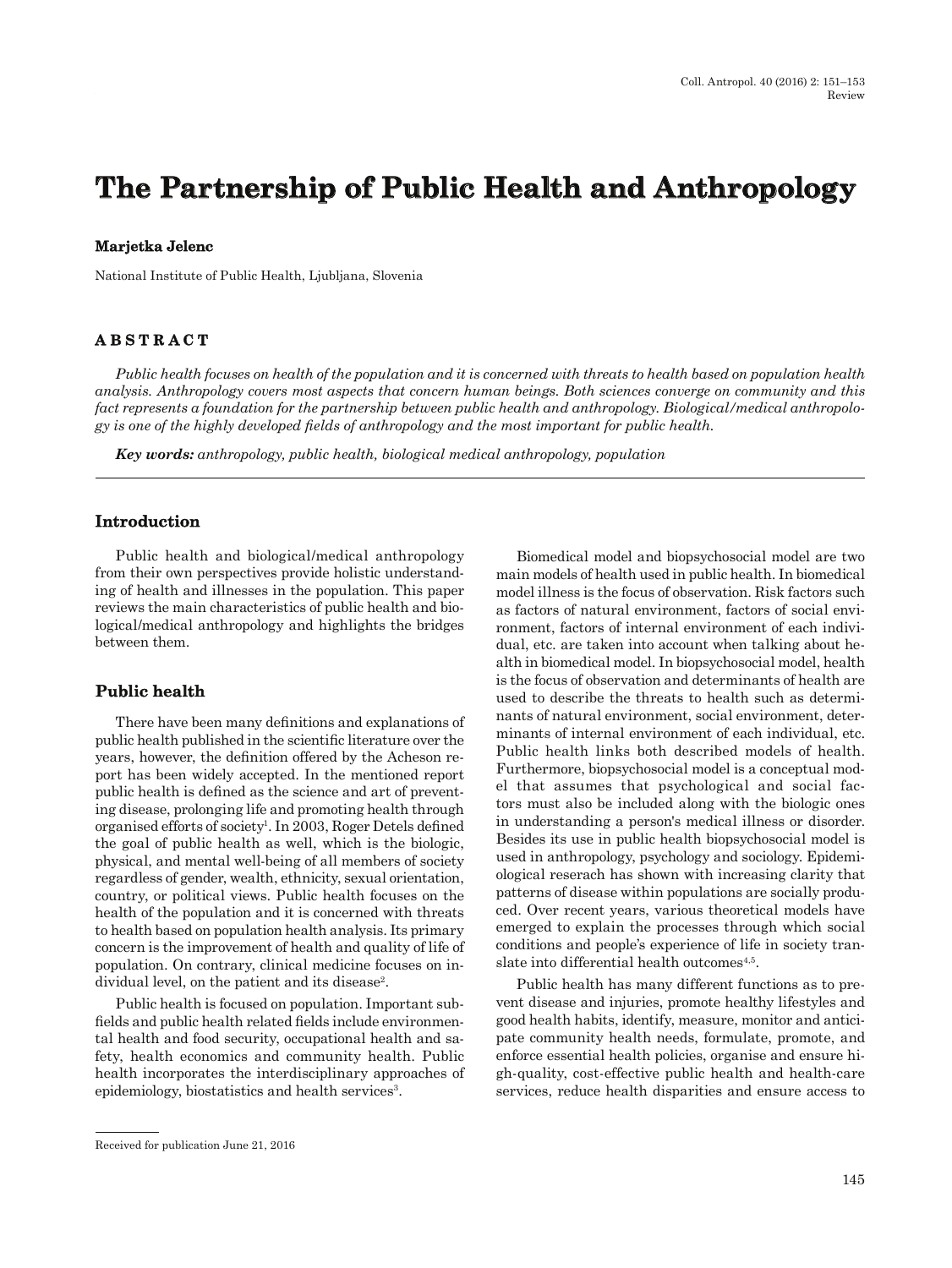health for all, promote and protect a healthy environment. Furthermore, public health aims to disseminate health information and mobilize communities to take appropriate action, plan and prepare for natural and man-made disasters, reduce interpersonal violence and aggresive war, conduct research and evaluate health-promoting/disease preventing strategies, develop new methodologies for research and innovation and ensure competent public healh workforce<sup>2</sup>.

# **Biological/Medical Anthropology iolo gic al/M e dic al A nth r o p olo g y**

Anthropology mostly focuses on the research of groups of people, especially in local communities. Its focus on community/population represents a strong foundation for the  $link between anthropology and public health<sup>6</sup>. Anthrop.$ ogy is devided in many different subfields. Biological/ medical anthropology is one of the highly developed fields of anthropology and the most important for public health. The term biological/medical anthropology has been in use since 1953. It is attributed to William Caudill, who first mentioned it in his paper entitled »Applied Anthropology in Medicine«, which was published in 1953. The first of the subfields of medical anthropology was ethnomedicine. The term »Critical medical anthropology« was introduced by Bear in 1983. Critical medical anthropology is a theoretical approach within medical anthropology that uses a critical theoretical framework and focuses on the political economy of health and health care. It brings medical anthropology closer to prespectives of public health7 .

Biological/medical anthropology is implicated the studies of human health and disease, health care systems as well as biocultural adaptation. It deals with important issues as perceptions of risk, vulnerability and responsibility for illness and health care, experience of illness and the social relations of sickness, social organization of clinical interactions, cultural and historical conditions shaping medical practices and policies, use and interpretation of pharmaceuticals and forms of biotechnology, harm reduction practices, disease distribution and health disparity as well as the political ecology of infectious and vector borne diseases, cronic diseases and states of malnutrition (http://www.medanthro.net/). Medical anthropology does not study the relationship of individual person to disease but studies the relationship between the biological and cultural characteristics of a group (ethnic or racial) and

#### **REFERENCES EFERENCES**

1. ACHESON ED, Public Health 1988. — 2. DETELS R, The scope and concerns of public health. In: Oxford Textbook of Public Health. Oxford University Press 2009. — 3. RECHEL B, MCKEE M, Facets of Public Health in Europe. Open University Press 2014. — 4. ZALETEL-KRAGELJ L, ERŽEN I, PREMIK M, Introduction to Public Health. Ljubljana, 2007. — 5. SOLAR O, IRWIN A, VEGA J, Determinants of health and disease. Overview and framework. In: Oxford Textbook of Public Health. Oxford University Press 2009. — 6. KAULAGEKAR-

its resistance to susceptibility to various diseases in view of different genetic constitution<sup>8</sup>.

# $\bf{Continution of anthropology\ to\ the\ field\ of\ }$ **public health <sup>u</sup> blic h e alth**

Main methodological contributions of anthropology to the field of public health are the integration of quantitative with qualitative procedures, utilisation of etnography for the collection of data and the use of qualitative methods for collection/analysis of formative, descriptive and interpretative data. Anthropology contributes to most community/population studies in public health, including studies in isolated populations<sup>9,10</sup>. Regarding public health policy development anthropology contributes to it with integrated perspective of culture, holism, critical perspective and qualitative analysis<sup>11</sup>. Anthropological approach has much to offer as a basis for sound interventions for understanding human behaviour. Interventions-not aim at informing individuals, but improving cultures (understanding gender roles) and this is a way of health promotion<sup>12</sup>. In fact, health promotion is one of the pilars of public health and goes far beyond educating individuals about potentially harmful consequences of risky behaviours. Instead, it embraces many of the principles of modern public health, including a wider understanding of the determinants of health and new approaches to solving public health problems, such as through intersectoral action, healthy public policies, and health in all policies<sup>3</sup>.

#### **Conclusion o nclusion**

Public health has population as its focus and this focus on population represents a strong foundation for the link between anthropology and public health. In fact, anthropology covers everything that concerns human beings. The most important for public health is biological/medical anthropology, one of the highly developed fields of anthropology. Biopsychosocial model which is used in public health and anthropology links both sciences, as well. Furthermore, an important contribution to public health represent both, the capacity of anthropology to translate scientific knowledge into practice at the population level and many different methodological approaches.

NAGARKAR A, Intern<br/> Rev Soc Scie Hum 3 (2012)<br> $1. -7.$  SINGER M, Medical Anthropology Quarterly 9 (1995)<br> 80.  $-$ 8. SIGDEL R, Health Prospect 11 (2012)<br> 28.  $-$ 9. VIDOVIC M, CREWS DE, Coll Antropol<br/> 36 (2012)<br> $47. -$